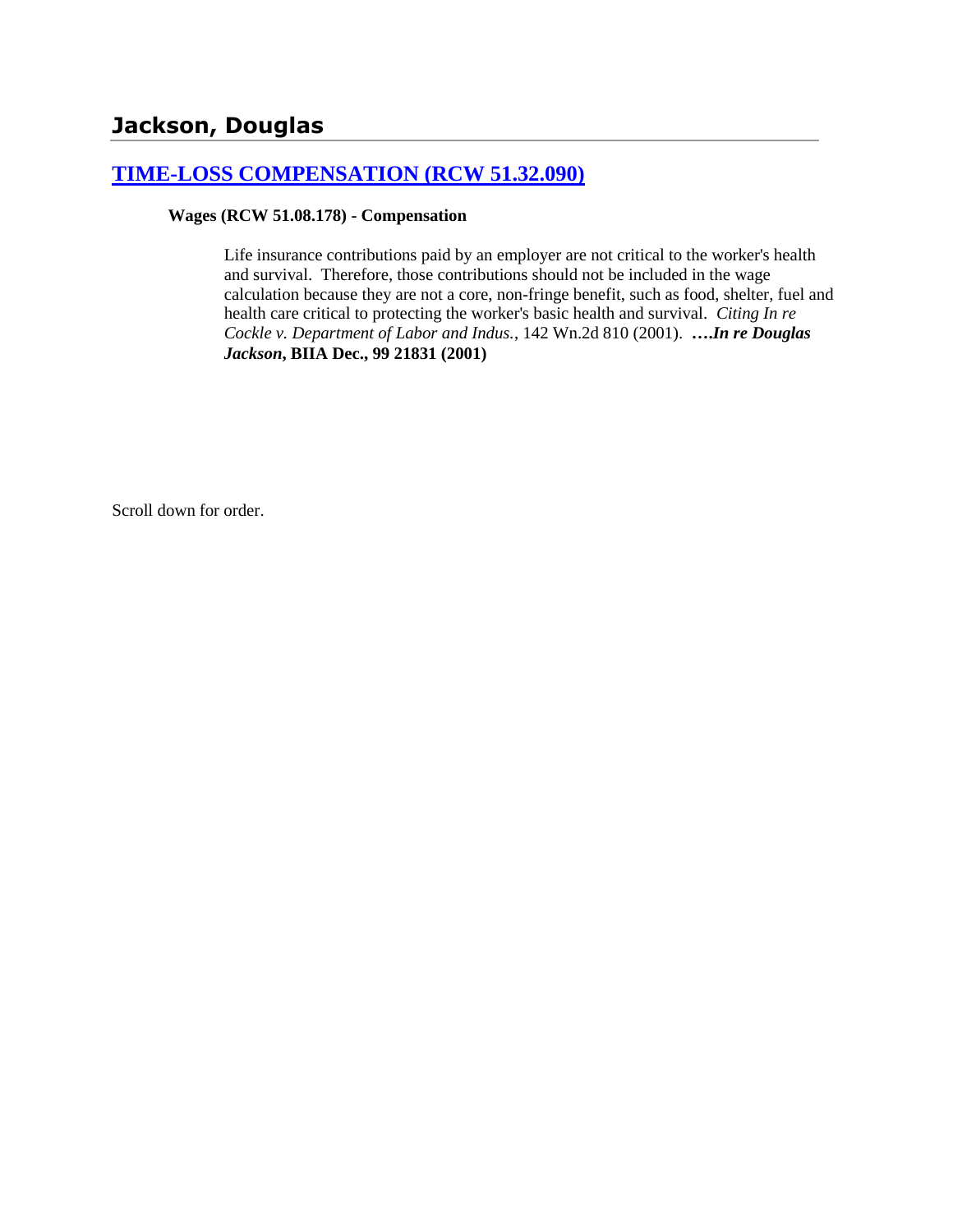## **BEFORE THE BOARD OF INDUSTRIAL INSURANCE APPEALS STATE OF WASHINGTON**

**)**

1 **IN RE: DOUGLAS A. JACKSON ) DOCKET NO. 99 21831**

**CLAIM NO. T-945537 ) DECISION AND ORDER** 

APPEARANCES:

Claimant, Douglas A. Jackson, by Casey & Casey, P.S., per Carol L. Casey

Self-Insured Employer, South Kitsap School Dist. #402, by Craig, Jessup & Stratton, per Bernadette M. Pratt

Department of Labor and Industries, by The Office of the Attorney General, per Steve Puz, Assistant

The claimant, Douglas A. Jackson, filed an appeal with the Board of Industrial Insurance Appeals on November 24, 1999, from an order of the Department of Labor and Industries dated October 22, 1999. The order affirmed a Department order dated July 23, 1999, which reduced the claimant's monthly time-loss compensation rate to \$625.40 effective August 1, 1999, due to the receipt of social security disability benefits. **AFFIRMED.**

# **DECISION**

Pursuant to RCW 51.52.104 and RCW 51.52.106, this matter is before the Board for review and decision on a timely Petition for Review filed by the claimant to a Proposed Decision and Order issued on January 31, 2001, in which the order of the Department dated October 22, 1999, was affirmed. We have granted review to change some evidentiary rulings and to decide whether the holding in *Cockle v. Department of Labor & Indus.*, 142 Wn.2d 801 (2001), should be extended to include the "reasonable value" of employer-provided life insurance and disability insurance benefits within the definition of "wages" (RCW 51.08.178(1)) for the purpose of calculating an injured worker's monthly entitlement to time-loss compensation.

## **EVIDENTIARY AND PROCEDURAL MATTERS**

The Board has reviewed the evidentiary rulings in the record of proceedings and finds that no prejudicial error was committed and the rulings are affirmed, except as follows. We overrule all objections to the relevancy of proffered evidence about life and disability insurance benefits Mr. Jackson received as part of his compensation package with the self-insured employer. Specifically, we admit all testimony describing or otherwise related to the employer's monthly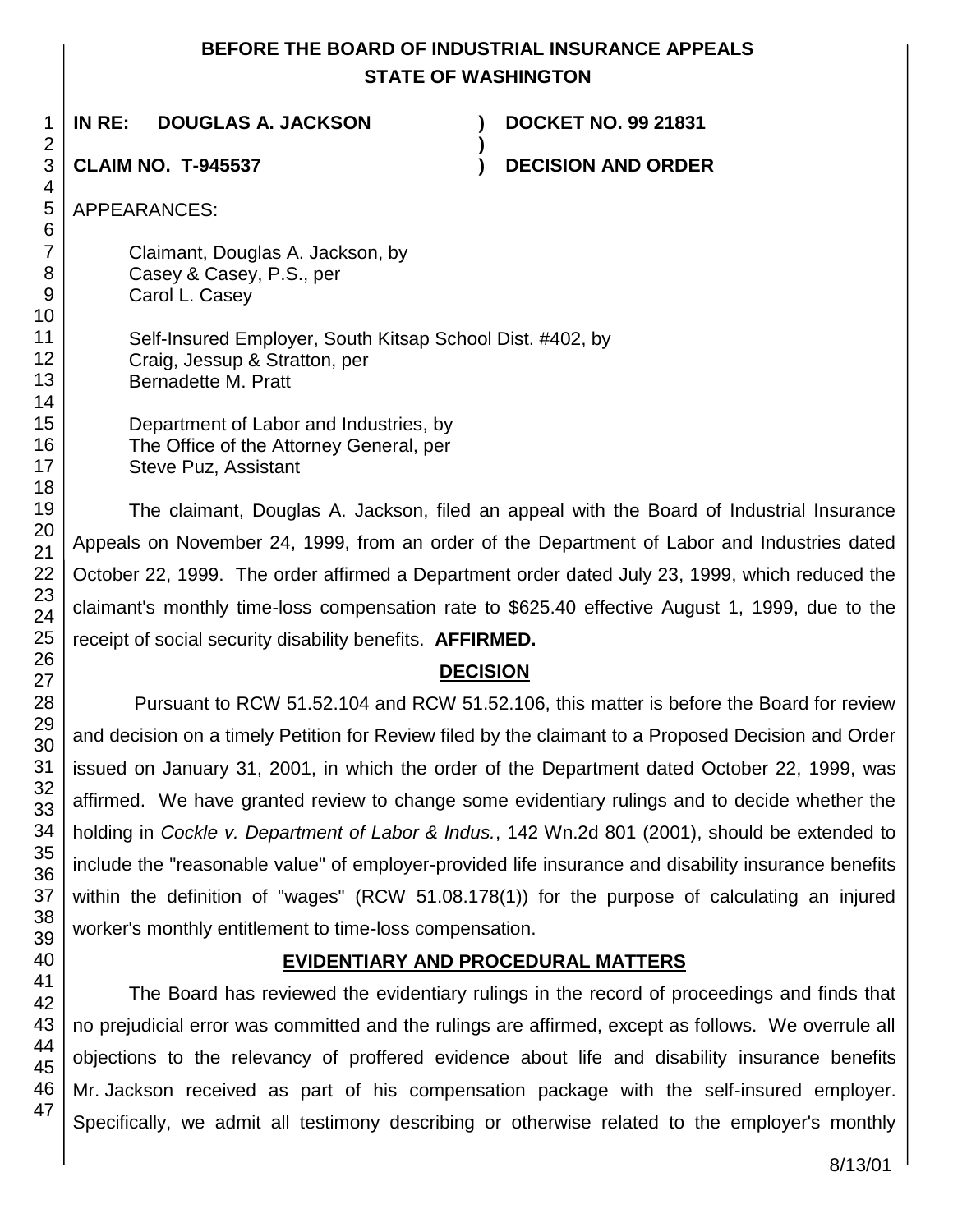1

payment or contribution to Mr. Jackson's life and disability insurance premiums that was either stricken or placed in colloquy at pages 24-27 of the transcript of the October 13, 2000 hearing. While *Cockle* does not order the Department to add to its calculation of "wages" any employment benefits other than health insurance benefits, it also does not specifically limit its holding to those benefits. By setting a standard upon which the Department and the Board may determine which of the various types of employment-related benefits should be included within the calculation of "wages," *Cockle* potentially makes relevant evidence about many types of those benefits. Admitting this evidence will not unduly prejudice the parties to this appeal against whom it is offered. The employer, as the payer of these benefits, has always had knowledge of their nature, number, and cost and can easily produce proof of those matters. Additionally, the inclusion of this evidence of these benefits does not change the result in this appeal for reasons that we state

Mr. Jackson asked for an extension to file his Petition for Review and was granted until March 20, 2001, to do so. This extension applied to all parties to this appeal. We received the claimant's Petition for Review on March 15, 2001. On March 22, 2001, two days after the extension period ended, the employer's attorneys filed a document that, although entitled "Employer's Response to Claimant's Petition for Review," obviously was intended as a Petition for Review in its own right. Since we had not adopted the Proposed Decision and Order because of the receipt of the timely Petition for Review filed by the claimant, RCW 51.52.104 and WAC 263-12-145 do not prevent us from considering the employer's Petition for Review even though it was not filed within the time limit set by the extension. *Wells v. Olsten Corp.*, 104 Wn. App. 135 (2001); *B & J Roofing, Inc. v. Board of Industrial Ins. Apps.*, 66 Wn. App. 871 (1992). We note that matters objected to by the employer would be within the purview of our review upon our receipt of **any party's** Petition for Review. *In re Richard Sims*, BIIA Dec., 85 1748 (1986).

## **Calculation of Time-loss Compensation**

The Department order under appeal applied an offset to Mr. Jackson's time-loss compensation due to his receipt of social security benefits. In order for the Department's calculation of the social security offset to be correct, its calculation of the claimant's monthly entitlement to time-loss compensation (referred to as the time-loss compensation rate) must also be correct. In this appeal, the contested issues centered on the accuracy and completeness of the Department's calculation of Mr. Jackson's wages as of the date of injury, which is one of the factors used to compute the time-loss compensation rate. Mr. Jackson contends that the Department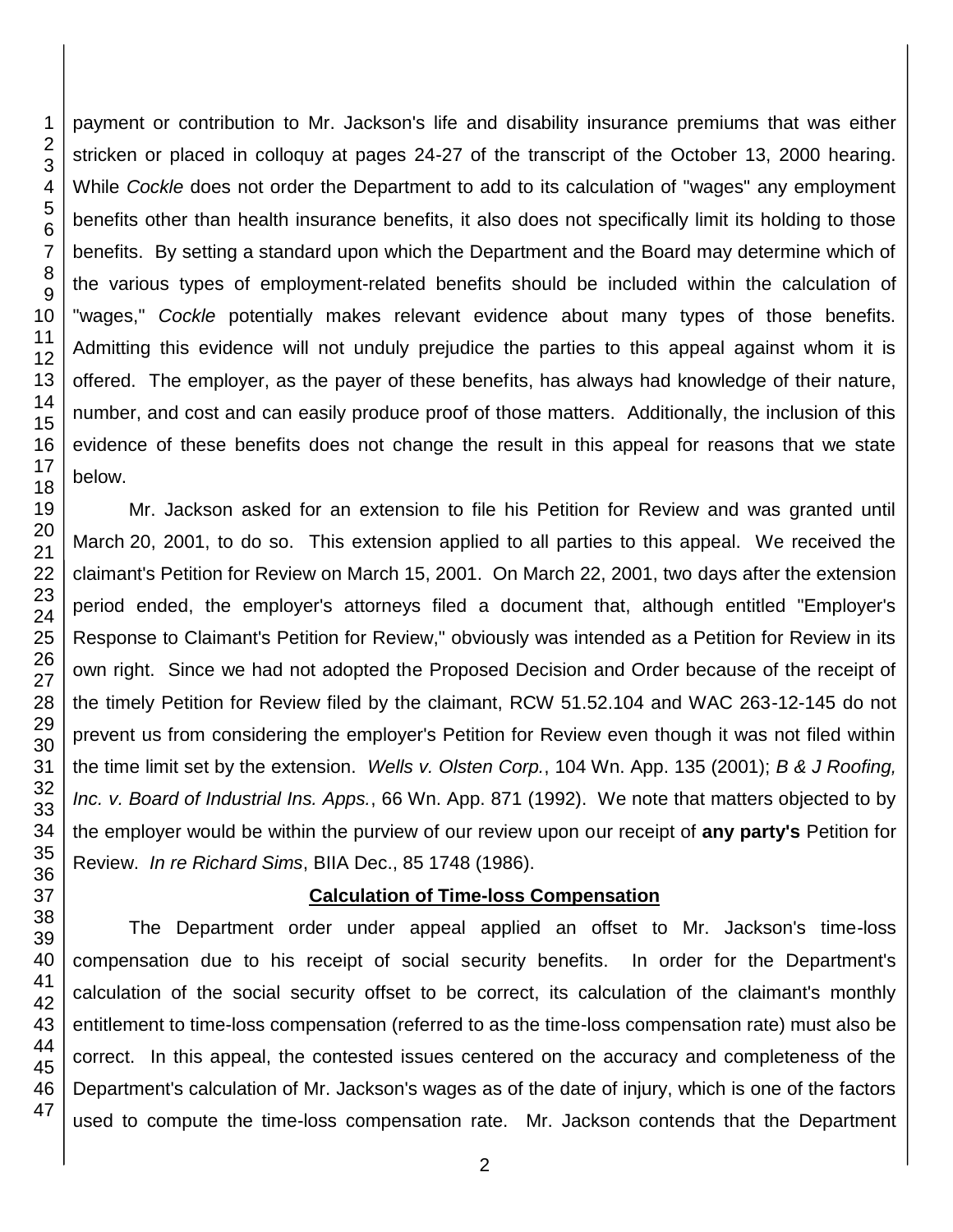should have calculated his monthly wages as of the date of injury as if he was a full-time (40-hours/week) worker and should have included the value of employer-provided benefits, including health insurance, consisting of medical, dental, and vision insurance benefits as well as life and disability insurance.

Mr. Jackson was a full-time worker for the self-insured employer from February 1981 until early in 1995, when he accepted an offer of a 4-hour per day position that included full benefits. The claimant admitted that he was working 4 hours per day, 5 days per week when he sustained his June 30, 1995 industrial injury. He believed that he would have been returned to a full-time position in approximately 1997. Mr. Jackson has supplied no legal authority to support his argument that his rate of time-loss compensation should be calculated as if this anticipated future change in his hours actually had occurred. RCW 51.08.178(1) specifically states that the wages that are used to calculate time-loss compensation are those that the worker was receiving "at the time of injury." Neither *Department of Labor & Indus. v. Avundes*, 140 Wn.2d 282 (2000), nor *Double D Hop v. Sanchez*, 133 Wn.2d 793 (1997), change the fundamental rule that an injured worker's rights to benefits and their amounts are controlled by the law in force when the industrial injury occurred. *See*, *e.g.*, *Aschenbrenner v. Department of Labor & Indus.*, 62 Wn.2d 22 (1963); *Ellis v. Department of Labor & Indus.*, 88 Wn.2d 844 (1977); *Seattle School Dist. No. 1 v. Department of Labor & Indus.*, 116 Wn.2d 352 (1991). We note that if anticipated changes of circumstances could be used to support a recalculation of wages to increase time-loss compensation, changes in circumstances such as layoffs, plant closures, etc., could be used to decrease those benefits.

The Proposed Decision and Order included in its calculation of Mr. Jackson's wages, the amounts the employer paid for medical, dental, and vision insurance, with the cost of those benefits being equal to what the employer paid to provide them. These determinations are consistent with our state Supreme Court's holding in *Cockle*. In addition to these health insurance benefits, the employer also paid \$6.65 per month as its contribution to the claimant's disability insurance and \$8.75 per month for his life insurance policy. The Proposed Decision and Order did not include in the calculation of the claimant's wages, the monthly amounts paid by the employer for disability insurance and life insurance. We affirm the Proposed Decision and Order's determinations for the reasons stated below.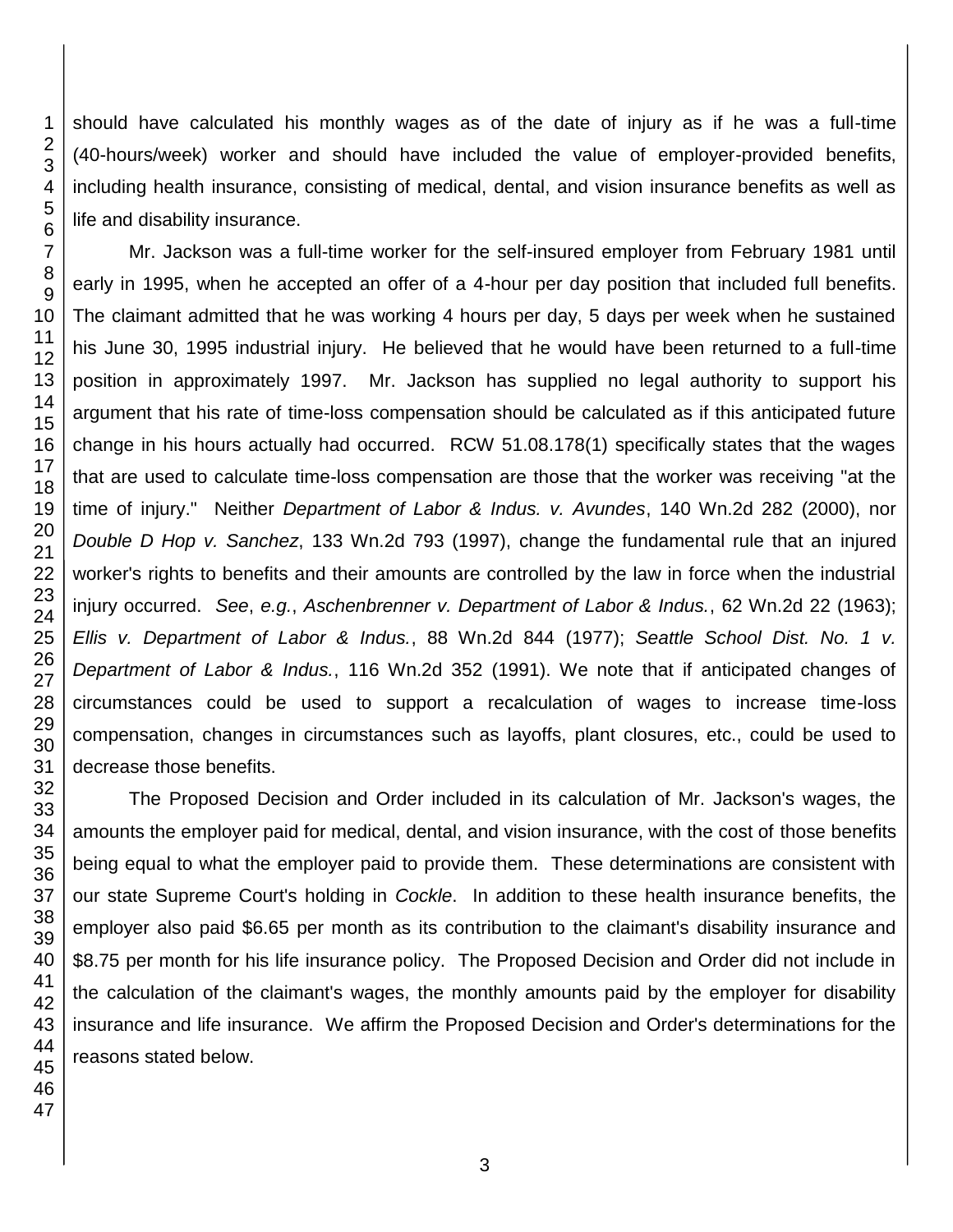We note first that there have been no reported decisions, either by the courts or by us, that apply *Cockle* to the types of benefits that are before us in this appeal. Prior to the Supreme Court's decision in *Cockle*, we held that the value of employer-provided pension benefits should not be included in a calculation of "wages." *In re John Stringham*, Dckt No. 99 22182 (Dec 27, 2000). After *Cockle* was issued, we revisited our decision involving pension benefits, reaching the same result. *In re Ronald Tucker*, Dckt. Nos. 00 11573 & 00 17279 (June 22, 2001).

In *Cockle*, our Supreme Court was faced with the issue of the correct construction of the provision, within RCW 51.08.178(1), that states:

> The term "wages" shall include the reasonable value of board, housing, fuel, or other consideration of like nature received from the employer as part of the contract of hire, but shall not include overtime pay except in cases under subsection (2) of this section.

The court determined that the phrase "other consideration of like nature" within that provision was ambiguous. It applied the ejusdem generis rule of statutory construction along with another rule of construction, that statutes must not be construed in a manner that renders any portion thereof meaningless or superfluous, to the aforementioned statutory language. The court adopted a moderate course, noting that:

> The Legislature's specific choice of words thus rules out both exceedingly narrow and exceedingly broad readings of the phrase "other consideration of like nature received from the employer as part of the contract of hire."

*Cockle*, at 810.

The court also noted that ambiguous statutory language should receive a construction that best advances the perceived legislative purpose. It acknowledged the remedial nature of our state's industrial insurance system and the legislative goal of providing swift and certain relief for injured workers. The court, applying these and other rules of construction, stated:

> We therefore construe the statutory phrase "board, housing, fuel, or other consideration of like nature" in RCW 51.08.178(1) to mean readily identifiable and reasonably calculable in-kind components of a worker's lost earning capacity at the time of injury that are critical to protecting workers' basic health and survival. (Footnote omitted.) Core, *non*fringe benefits such as food, shelter, fuel, and health care all share that "like nature." By contrast, we do not believe injury-caused deprivation of the reasonable value of *fringe* benefits that are *not* critical to protecting workers' basic health and survival qualifies as the kind of "suffering" that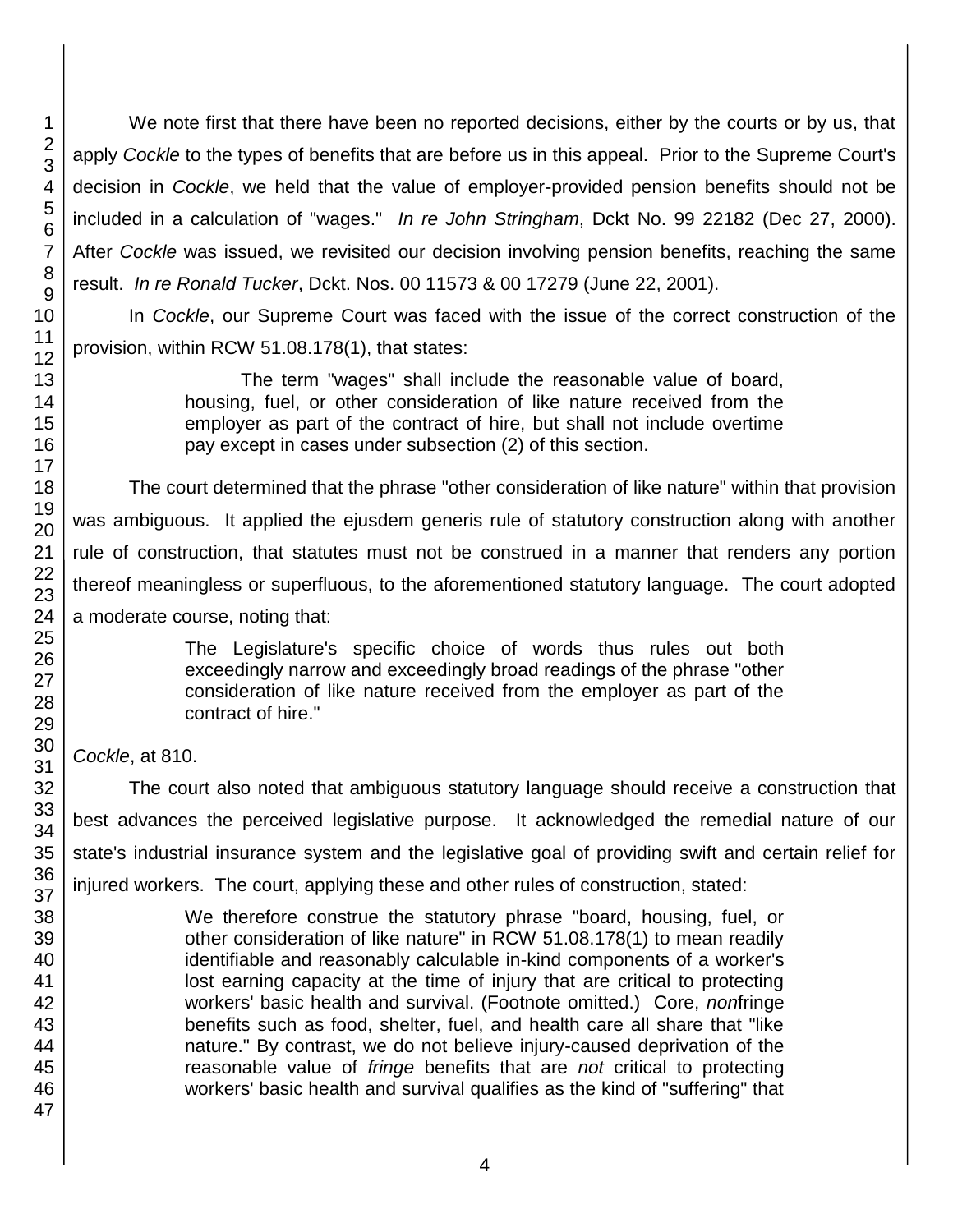Title 51 RCW was legislatively designed to remedy. *See* RCW 51.12.010.

*Cockle*, at 822-823.

We first note that both the life insurance and "long-term" disability insurance benefits are readily identifiable and reasonably calculable. The record contains the exact dollar amount of the employer's monthly contribution to the purchase of each of these benefits. These insurance benefits are also "in kind" benefits just as were the health insurance benefits that were in dispute in *Cockle*. The determination in this case depends upon the categorization of these benefits. Are they more properly classified as core or non-fringe benefits critical to protecting the worker's basic health and survival? Or are they merely fringe benefits that are not critical to protecting his basic health and survival?

We believe that the life insurance benefit clearly is the latter kind of benefit; one that is properly characterized as a fringe benefit upon which the worker's basic health and survival does not depend. Generally, life insurance is purchased to provide, upon the death of the insured, a benefit to someone else and/or to provide an instrument to assist in saving money. Obviously, the former purpose for purchasing this insurance has nothing to do with the worker's health and survival, since funds are paid only upon his death. As for the latter purpose, it is analogous to a pension benefit, which we determined in *Tucker* to be a fringe benefit rather than a core or non-fringe benefit. Clearly, the life insurance benefit is not of "like nature" with benefits such as food, shelter, fuel, and medical care. We hold that employer-provided contributions for life insurance are not "wages" within the meaning of RCW 51.08.178.

We cannot, however, make such a categorical determination regarding employer contributions for disability insurance. There are many different types of disability insurance available on the open market today. Some disability policies provide a benefit that is analogous to specified permanent partial disability benefits provided for by RCW 51.32.080, wherein specific cash awards are paid for the loss of a limb or sensory organ. Other policies provide payments of selected debts or bills of the insured if he or she meets the policy definition of disabled. A disability policy that pays the monthly mortgage obligation of a disabled worker arguably is "of like nature" to employer-provided shelter. Some provide a wage replacement benefit. It can be argued that the entitlement of an injured worker to time-loss compensation in and of itself lessens the need of the worker for such a disability benefit.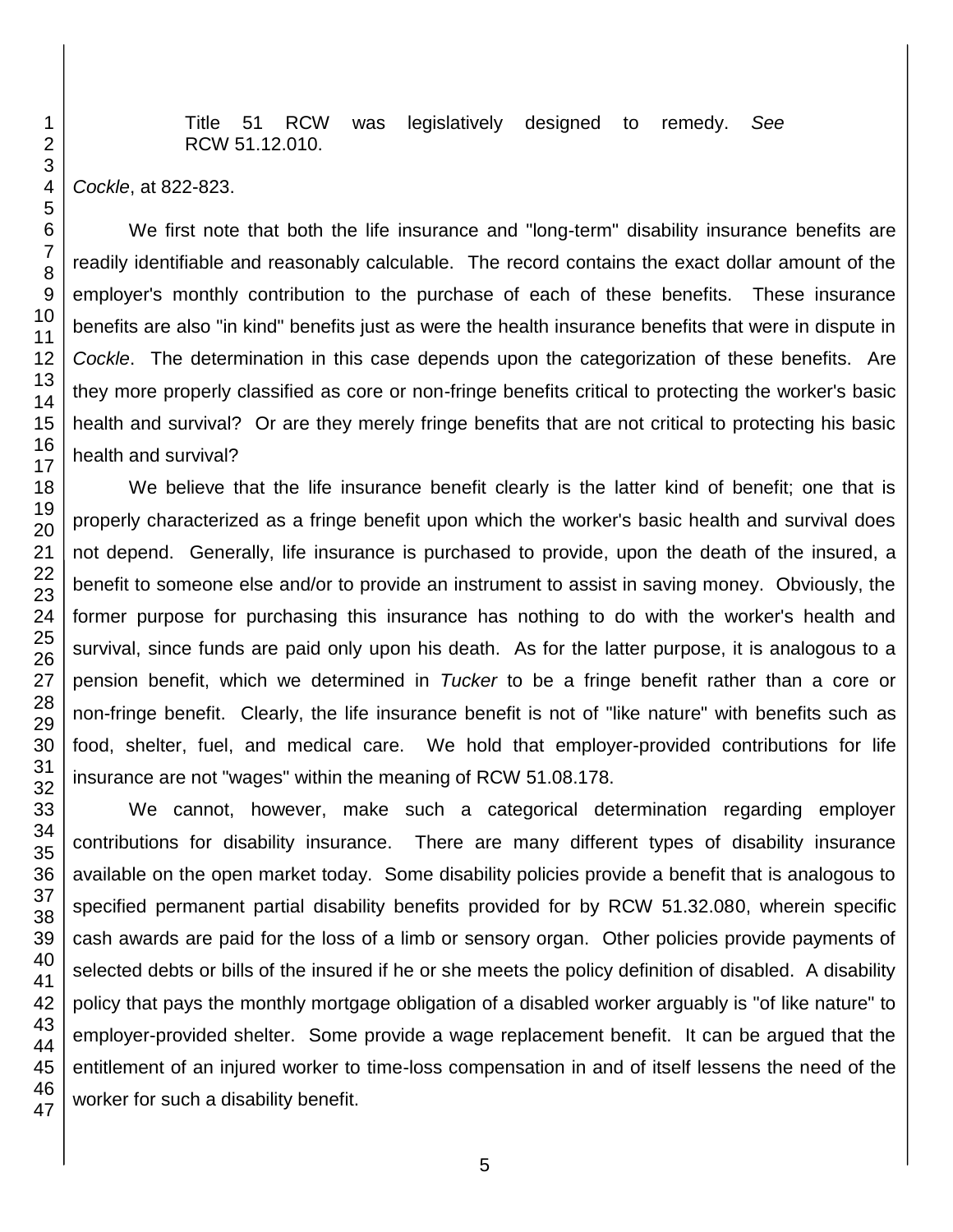Because of the differences in disability policies and the benefits they provide, an injured worker who seeks to have that benefit included in his "wages" for purposes of the calculation of his time-loss compensation rate must present evidence of the terms of the disability insurance plan or policy provided or paid for by the employer. Without such proof, it is impossible to show that the employer's payment for such a plan or policy is properly classified as a core, non-fringe benefit critical to protecting the worker's basic health and survival. The mere assertion in this case, by Mr. Jackson, that the disability insurance paid for by his employer is for "long-term disability" is not substantial evidence sufficient to meet his burden of proof in this appeal. *Cyr v. Department of Labor & Indus.*, 47 Wn.2d 92 (1955); *Olympia Brewing Co. v. Department of Labor & Indus.*, 34 Wn.2d 498 (1949). Therefore, we conclude that the Department need not include the employer contributions as "wages" when calculating Mr. Jackson's rate of time-loss compensation.

Although we conclude that the Department incorrectly calculated the claimant's rate of time-loss compensation, we affirm the Department order under appeal inasmuch as even with the time-loss compensation rate increased by the amount of the employer's contribution for medical, dental, and vision insurance benefits, his revised time-loss compensation rate is still below the average current earnings (ACE) figure used to calculate the social security offset.

#### **FINDINGS OF FACT**

- 1. On August 28, 1995, the claimant, Douglas A. Jackson, filed an application for benefits, alleging that he had sustained an industrial injury on June 30, 1995, during the course of his employment with South Kitsap County School District #402. On September 5, 1995, the Department of Labor and Industries issued an order allowing the claim. On October 22, 1999, the Department issued an order that affirmed its order of July 23, 1999, which reduced the claimant's monthly time loss compensation rate to \$625.40 effective August 1, 1999, due to the receipt of social security disability benefits of \$890 per month. On November 24, 1999, the claimant filed a Notice of Appeal with the Board of Industrial Insurance Appeals. On January 24, 2000, the Board issued an order granting the appeal, assigning it Docket No. 99 21831, and directing that proceedings be held on the issues raised by the Notice of Appeal.
- 2. On June 30, 1995, the claimant, while working on a project in the course of his employment with South Kitsap County School District #402, felt a snap in the left knee as he arose from a kneeling position. The claimant's knee condition proximately caused by the industrial injury of June 30, 1995, has been treated surgically on two occasions. As an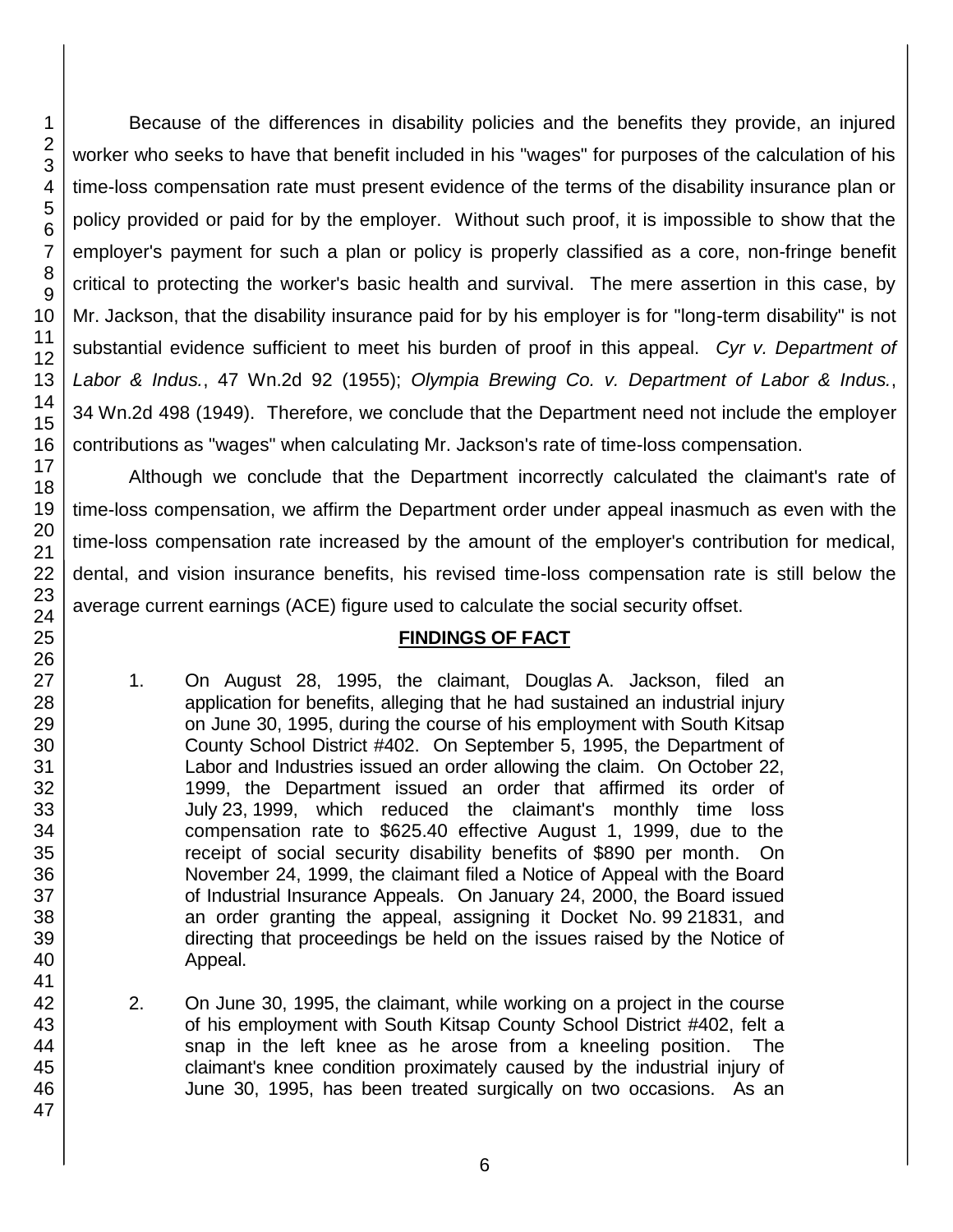incidental result of his treatment for his knee condition, he has also required treatment for his low back, including two surgeries for fusion.

- 3. As of June 30, 1995, the claimant was working 4 hours a day at \$13.83 per hour. His wages were \$1,217.04 per month.
- 4. As of June 30, 1995, the claimant received medical benefit payments of \$199.70 per month and dental and vision benefits of \$87.92 per month as a part of his contract wages. These benefits were critical to maintaining the claimant's basic health.
- 5. As of June 30, 1995, the claimant received life insurance benefits in the amount of \$8.75 per month and long-term disability insurance in the amount of \$6.65 per month. These benefits were not critical to protecting his basic health and survival.
- 6. As of July 23, 1999, when the Department issued its social security offset order, and also as of October 22, 1999, the claimant's wages at the time of injury adjusted for cost of living would have been \$1,938.30 per month.
- 7. As of June 30, 1995, the claimant was single and had no dependents, accordingly, his time loss rate as of July 23, 1999, should have been \$1,162.98 per month.
- 8. The claimant's average current earnings figure based on 80 percent of his highest year's income is \$1,515.40 per month. As of July 23, 1999, the claimant was receiving \$890 per month in social security disability benefits.

#### **CONCLUSIONS OF LAW**

- 1. The Board of Industrial Insurance Appeals has jurisdiction over the parties and the subject matter of this timely filed appeal.
- 2. The claimant's monthly "wages" within the meaning of RCW 51.08.178(1) at the time of injury included his hourly wages and his medical, dental, and vision insurance benefits, which in the aggregate total \$1,504.66.
- 3. The claimant's time-loss compensation rate adjusted for the receipt of social security disability benefits should be \$625.40 within the meaning of RCW 51.32.220(1) and 20 CFR Chap. III § 404.408(c).

1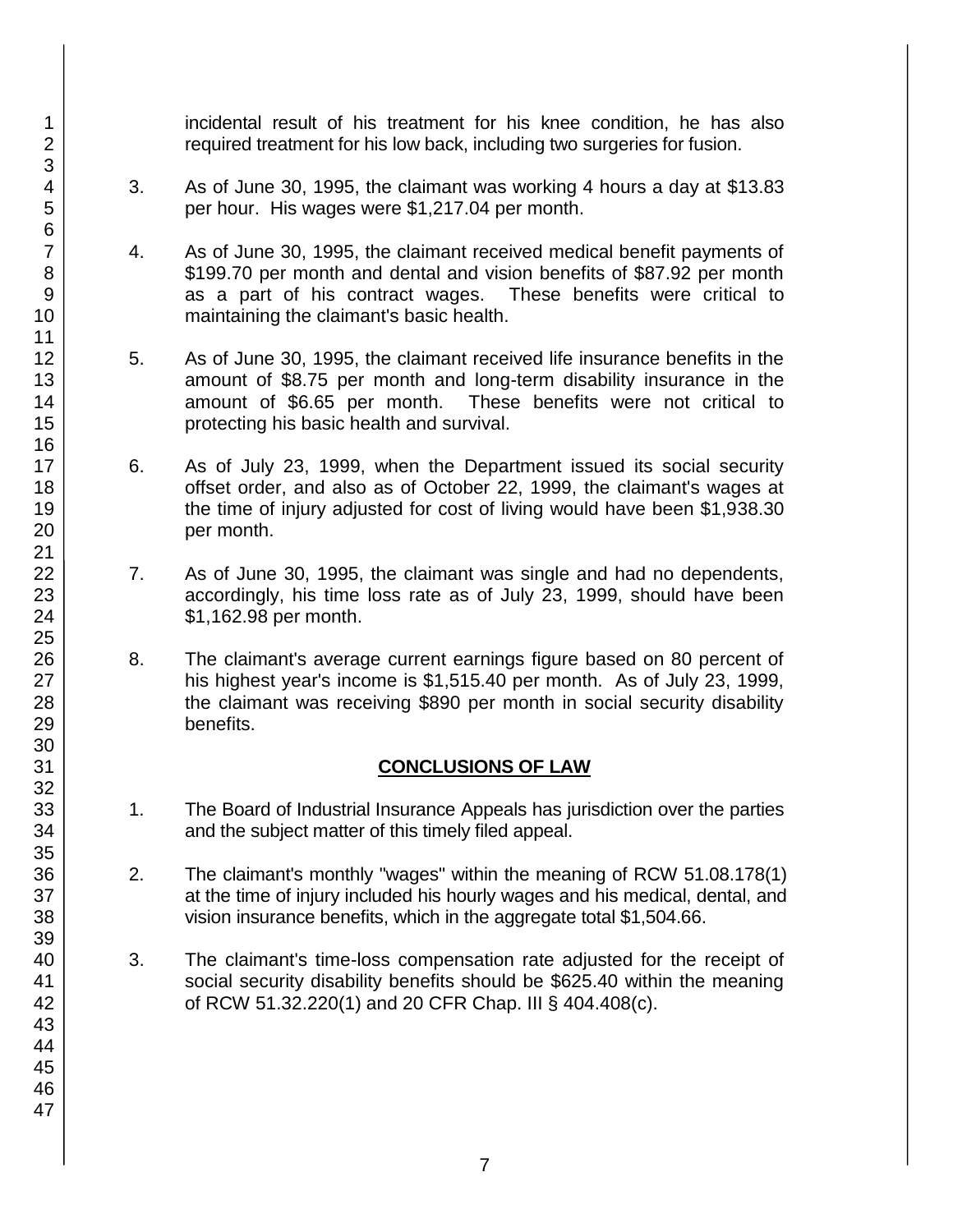4. The order of the Department of Labor and Industries dated October 22, 1999, is correct and is affirmed.

Dated this 13th day of August, 2001.

#### BOARD OF INDUSTRIAL INSURANCE APPEALS

/s/\_\_\_\_\_\_\_\_\_\_\_\_\_\_\_\_\_\_\_\_\_\_\_\_\_\_\_\_\_\_\_\_\_\_\_\_\_\_\_\_

THOMAS E. EGAN Chairperson

/s/\_\_\_\_\_\_\_\_\_\_\_\_\_\_\_\_\_\_\_\_\_\_\_\_\_\_\_\_\_\_\_\_\_\_\_\_\_\_\_\_ JUDITH E. SCHURKE Member

#### **DISSENT**

I dissent.

This is our second chance to interpret what the Supreme Court included in the *Cockle* decision as part of a worker's wages. Similar to the Board's majority decision in *Tucker*, the majority continues the narrow view of expansion of *Cockle* beyond the inclusion of health, dental, and vision insurance benefits.

We have in front of us two additional benefit issues, life insurance paid by the employer and disability insurance paid by the employer. The majority states that the worker's basic health and survival does not depend on life insurance. I thoroughly disagree. While in this specific case this worker does not have dependents, for workers who do, life insurance provides basic health and safety upon a worker's death, in many cases providing the only means of support, at least on a temporary basis, for the family. But in addition, we must take judicial notice of the changing uses of life insurance; that holders of the life insurance policy can take loans out on the policy to protect their health and survival, as well as for other reasons, using life insurance policies as you would your wages.

In respect to disability insurance, the majority realizes there are those type of policies that are arguably "of like nature" to employer-provided shelter. I respectfully point out that disability insurance is directly related to the health of a worker. It is to provide a monetary replacement, as recognized by the majority, for a loss suffered by the worker, a loss that directly impacts the worker's capacity to provide for family or self.